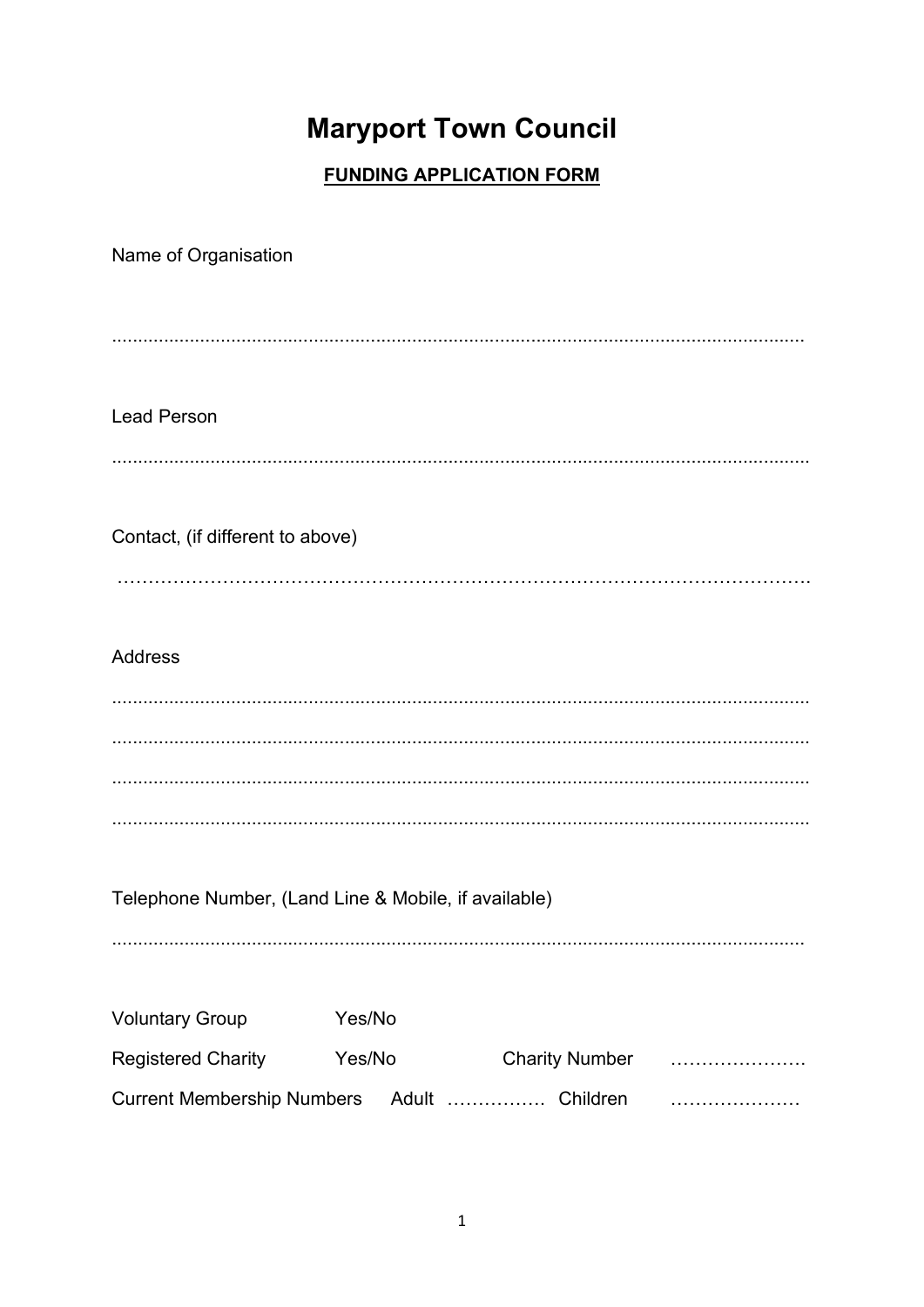1. Please summarise the nature of the proposal for which funding is sought.

2. Which (groups of) people & how many will benefit from the proposal, & which section(s) of the community would benefit?

3. What are the expected outcomes from the proposal & how would the project's success be measured?

4. How will the Maryport community in general benefit from the proposal?

5. When is it intended to start & finish the project?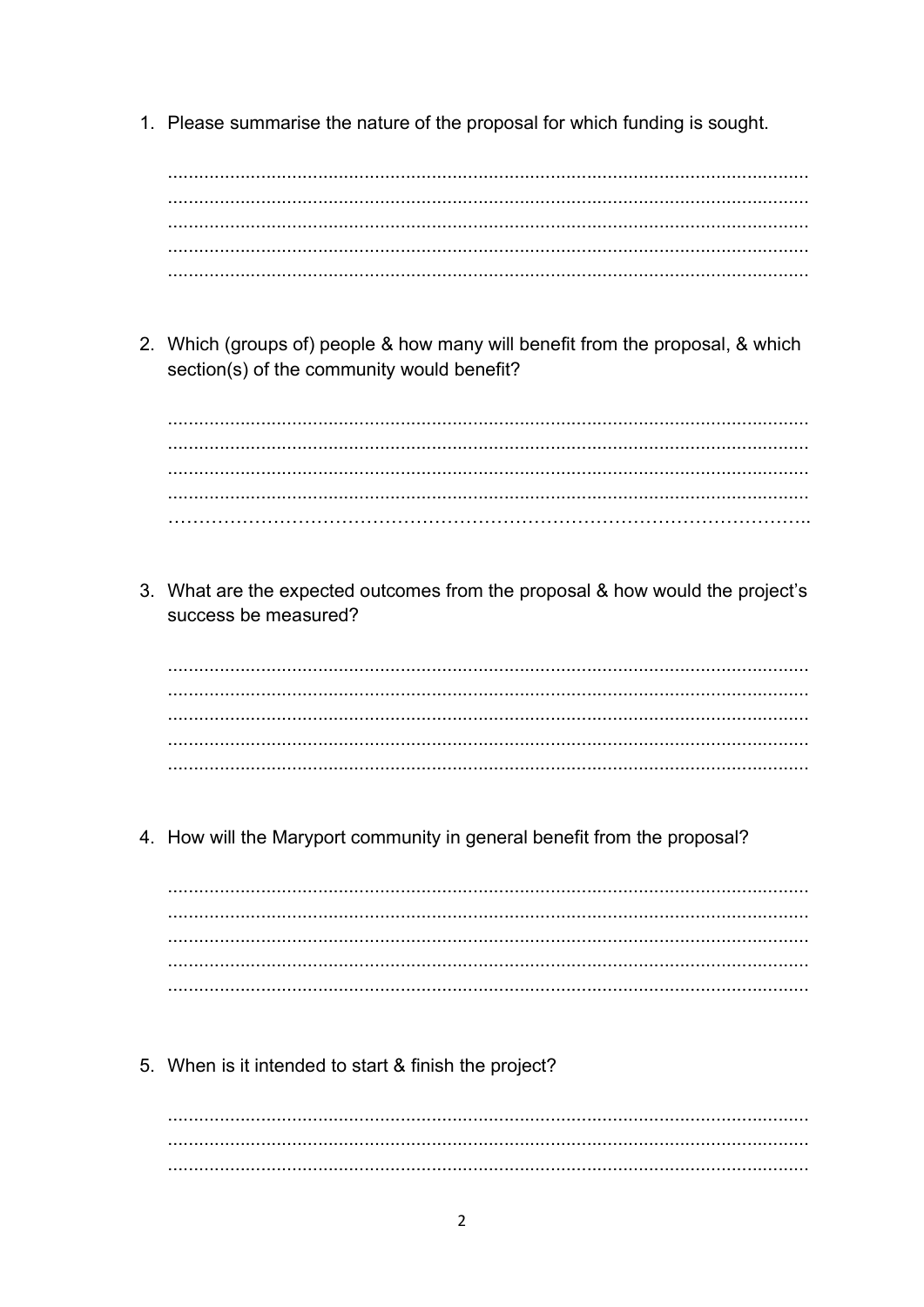6. Indicate the estimated total cost of the proposal & the amount requested from the Town Council

7. What funding is available or has been requested from other sources; is this funding conditional on support from the Town Council?

8. What consultation has taken place with the community regarding this project?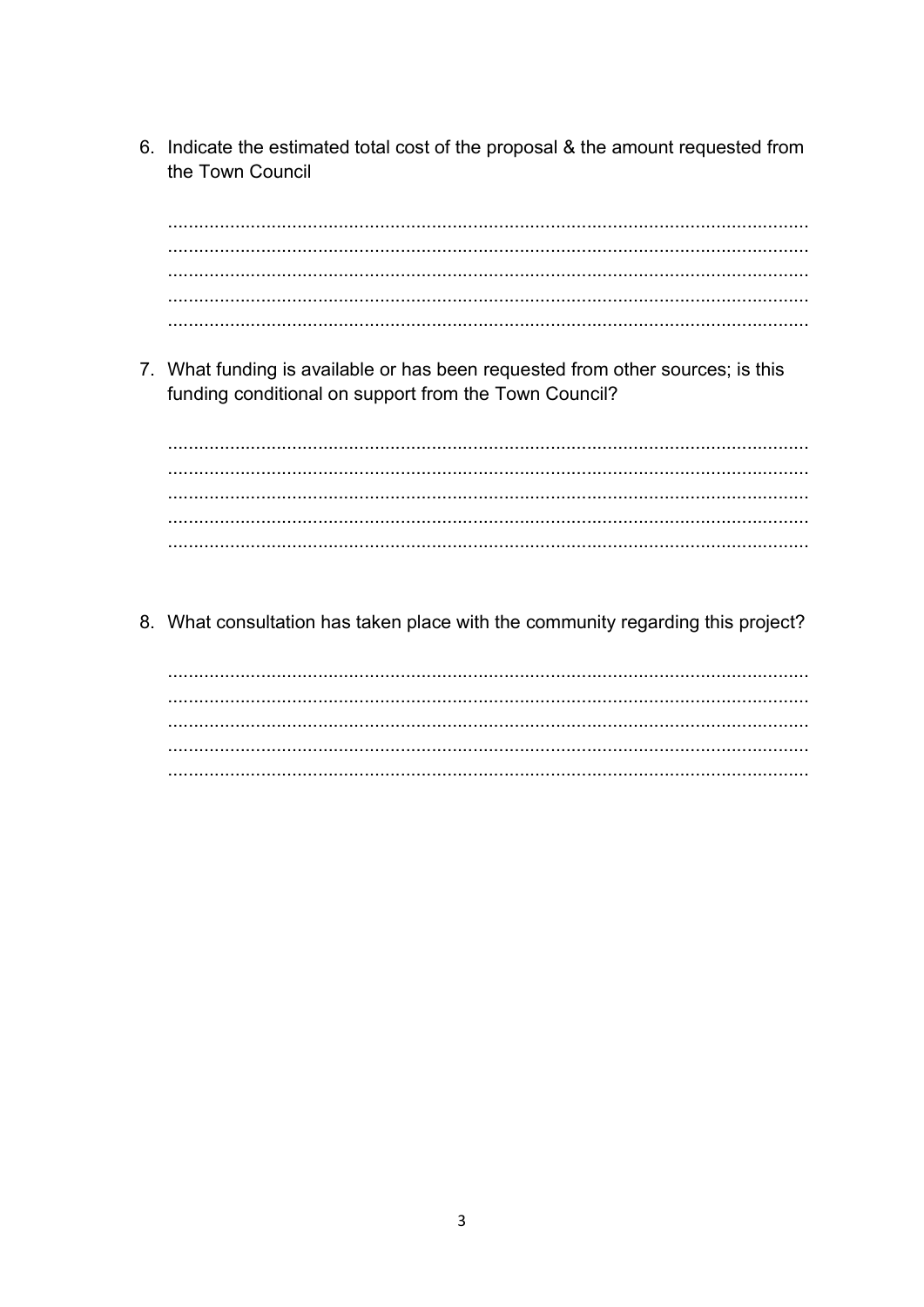- I agree that if successful, the grant will be used conditionally for the purpose for which it was applied
- I agree to report back to the Town Council & provide details of how the grant was spent
- I understand the Town Council reserves the right to publish the names of organisations awarded grants & amounts awarded
- I consent to the Town Council retaining personal data submitted for the purpose of administering the application
- I confirm that the organisation adheres to all relevant legislation & procedures, (covering health & safety, risk assessments, safeguarding, etc), & has appropriate insurance cover

| Signed                       |  |  |
|------------------------------|--|--|
| <b>Full Name</b>             |  |  |
| <b>Position Held</b>         |  |  |
| On behalf of, (Organisation) |  |  |
| Date:                        |  |  |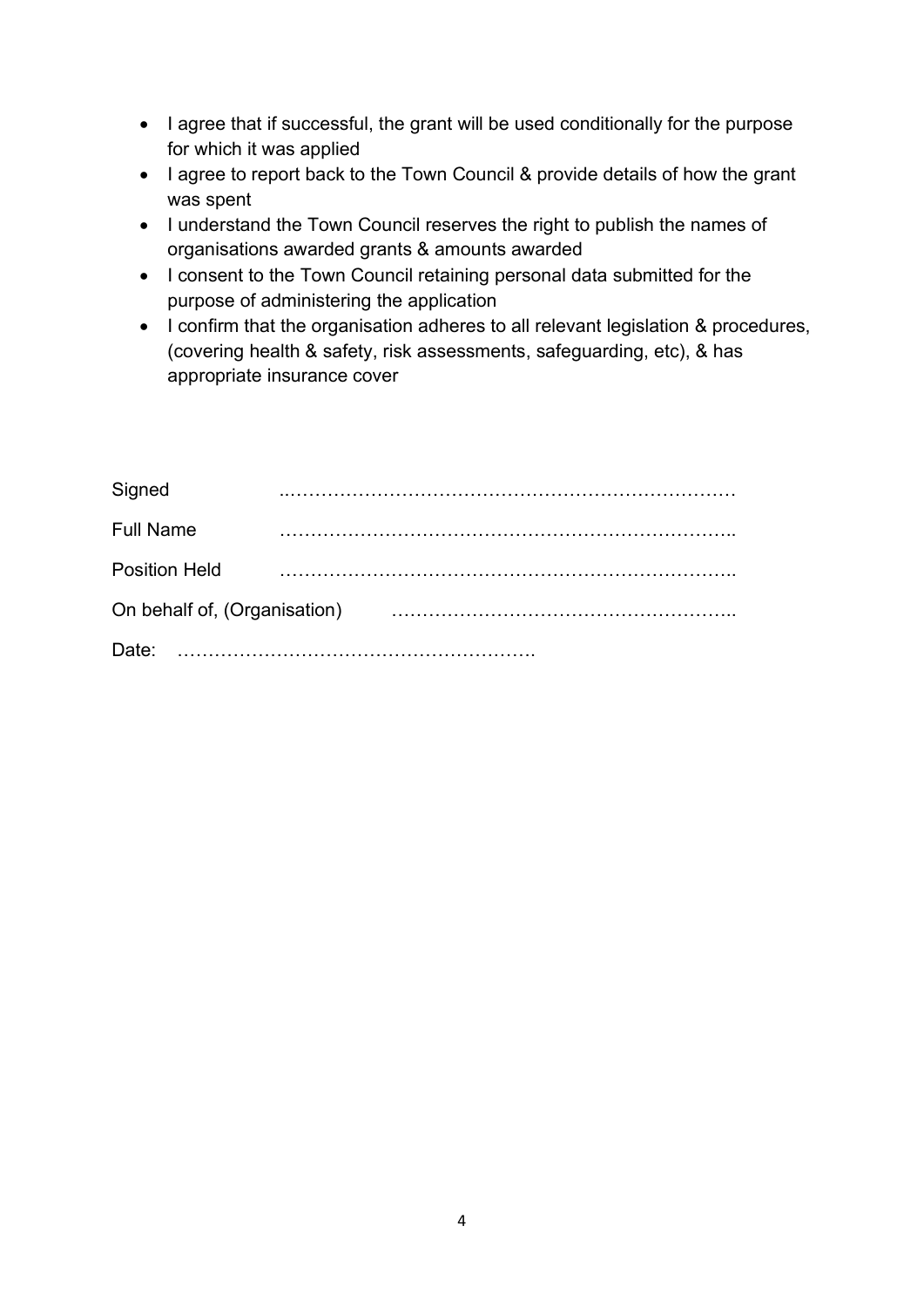#### Assessment

An initial check will be carried out by the Town Clerk. This process ensures that the applicant/organisation and project/activity is eligible.

If the organisation or project/activity is considered ineligible, the Town Clerk will contact the organisation to advise of either the application's withdrawal or how the application will need to be improved to become eligible.

Completed grant applications will be considered at the next scheduled meeting of the Council's Finance & General Purposes Committee.

#### **Decisions**

All members of Maryport Town Council will receive a copy of the application. Following a decision being reached on an application, the organisation will be notified of the success, failure, or requirement for further information within 28 days of the meeting.

#### Urgent Applications

The Council does not accept urgent applications.

## **Eligibility**

Any not for profit organisation operating within the parish boundaries of Maryport is eligible to apply for a grant.

Applications made to support individuals must be able to demonstrate the benefit of the proposal to the Maryport area as a whole.

Applications should not be for purposes for which financial support is available from another more appropriate source.

## Grant Conditions

- a) Grants are awarded upon the condition that successful applicants agree to promote the financial support given by the Town Council in any media or publicity arrangements, including applicant's websites, where relevant.
- b) It is assumed that grants awarded will be applied for the purposes stated. In the event that grant funding is not required for the stated purpose(s), the grant will become repayable to the Town Council with immediate effect.